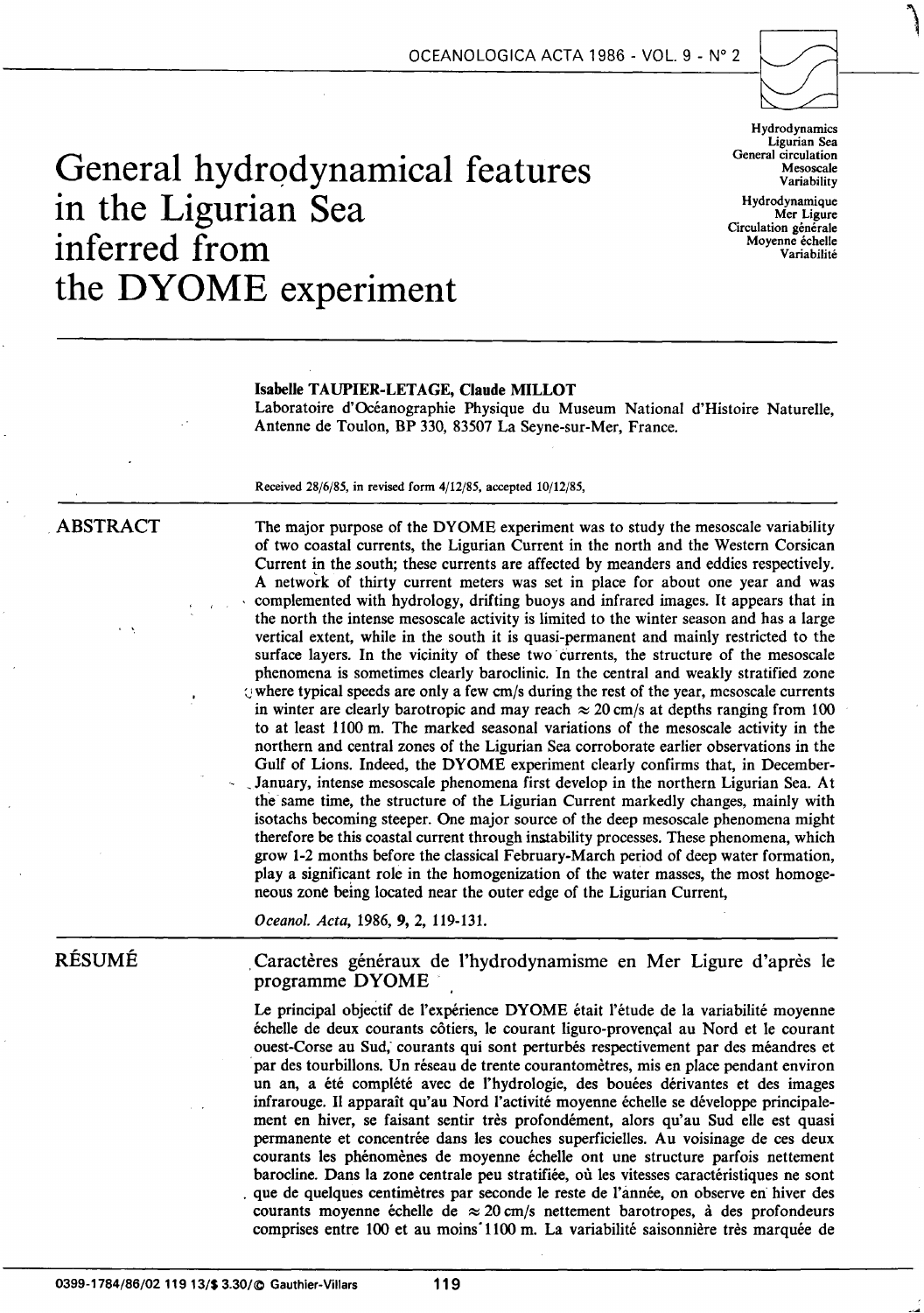l'activité moyenne échelle dans les zones du nord et du centre de la Mer Ligure confirme des observations antérieures dans le Golfe du Lion. En effet, l'expérience DYOME prouve clairement qu'entre décembre et janvier d'intenses phénomènes de moyenne échelle se développent d'abord dans la partie nord de la Mer Ligure. En même temps, la structure du courant liguro-provençal change nettement, avec surtout des isotaches devenant plus pentues. Une des sources principales de ces phénomènes pourrait donc être ce courant côtier par l'intermédiaire de processus d'instabilité. Ces phénomènes, qui se développent 1 à 2 mois avant février-mars, période classique de formation de l'eau profonde, jouent un rôle important dans l'homogénéisation des masses d'eau, la zone la plus homogène étant localisée sur le bord externe du courant liguro-provençal,

*Oceanol. Acta,* 1986, 9, 2, 119-131.

## INTRODUCTION

The major large-scale hydrodynamical feature in the Liguro-Provençal Basin is a well-defined cyclonic circulation in a coastal zone a few tens of nautical miles (nm) wide (Fig. 1). Waters flowing northwards on both sides of Corsica (the Western and the Eastern Corsican currents) join and form the Ligurian current. This current remains close to the coast of Provence and then flows along the continental shelf break across the Gulf of Lions. The cyclonic paths described in the Ligurian Sea and in the Gulf of Lions are associated with doming hydrological structures. Various data sets were available in 1981 in the whole area. They were:

#### Current measurements *... :*

In the Ligurian Sea, some information was available for the Italian coast but very little concerned offshore seasonal and mesoscale variabilities.

In the Gulf of Lions, a considerable number of experiments had been conducted with a specifie interest for the convective processes occurring in winter (Gascard, 1978); most of the current measurements devoted to



#### Figure 1

*Map showing the location of the moorings* ( $\bullet$ ), *the February-March* 1982 hydrological stations (O) and the bathymetry (depths in meters). Bathymétrie en mètres, localisation des mouillages ( $\bigcirc$ ) et des stations d'hydrologie de février-mars 1982 (0).

these studies were limited in both space (the weakly stratified area) and time (February-March) or were only recorded near the surface. Long time series (May-November 1976 and February-August 1977 at 800 m; November 1976-May 1977 at 75 m), collected in the vicinity of 42°N, 05°E with other intents, displayed sorne mesoscale activity but the seasonal variability was not weil marked. Similar conclusions arose from the analysis of scarce current measurements collected on the continental slope in the central part of the Gulf of Lions.

The sole evidence for seasonal variations of the mesoscale activity was given by two sets of records collected in 1980-1981, at 10 m above the bottom ( $\approx$  1800 m), in the vicinity of 42°10'N, 04°50'E; in this central and weakly stratified zone, the large-scale currents were a few cm/s. From August to late December, smooth and regnlar variations ascribed to a several-day propagating wave were observed (Millot, 1985); then the mesoscale activity suddenly increased and remained intense (1-hour means up to 48 cmjs; 4-day means of  $\approx$  30 cm/s) from January to at least March (Millot, Monaco, 1984).  $\cdot \cdot \cdot$ 

#### Hydrological data

During the last twenty years, numerous cruises have been conducted in the Ligurian Sea and it is weil known that three water masses are encountered there. The surface water ( $\approx$  0-200 m) of Atlantic origin and the intermediate water (down to  $\approx 800$  m) which comes from the Sicilian Strait, enter the Ligurian Sea from both sides of Corsica. The western and eastern currents join together, interact in a turbulent way (Salusti, Santoleri, 1984) and flow westwards along the continental slope of Provence; the deep water is also expected to describet a cyclonic path (De Maio *et al.,* 1974). According to Bethoux *et al.* (1982), the surface water and the intermediate *water* have mean fluxes (resp.  $\approx 22.10^{12} \text{ m}^3/\text{year}$  and  $\approx 6.10^{12} \text{ m}^3/\text{year}$ ) equal on both sides of Corsica, which means that the flux along the coast of Provence is twice these values and roughly as large as the flux coming in at Gibraltar. Correlatively, the hydrological structure between Nice and Calvi, as first shown by Hela (1963), is asymmetrical.

There is no consensus about the seasonal variability of the general circulation inferred from the hydrological data sets. According to Gostan (1967), a seasonal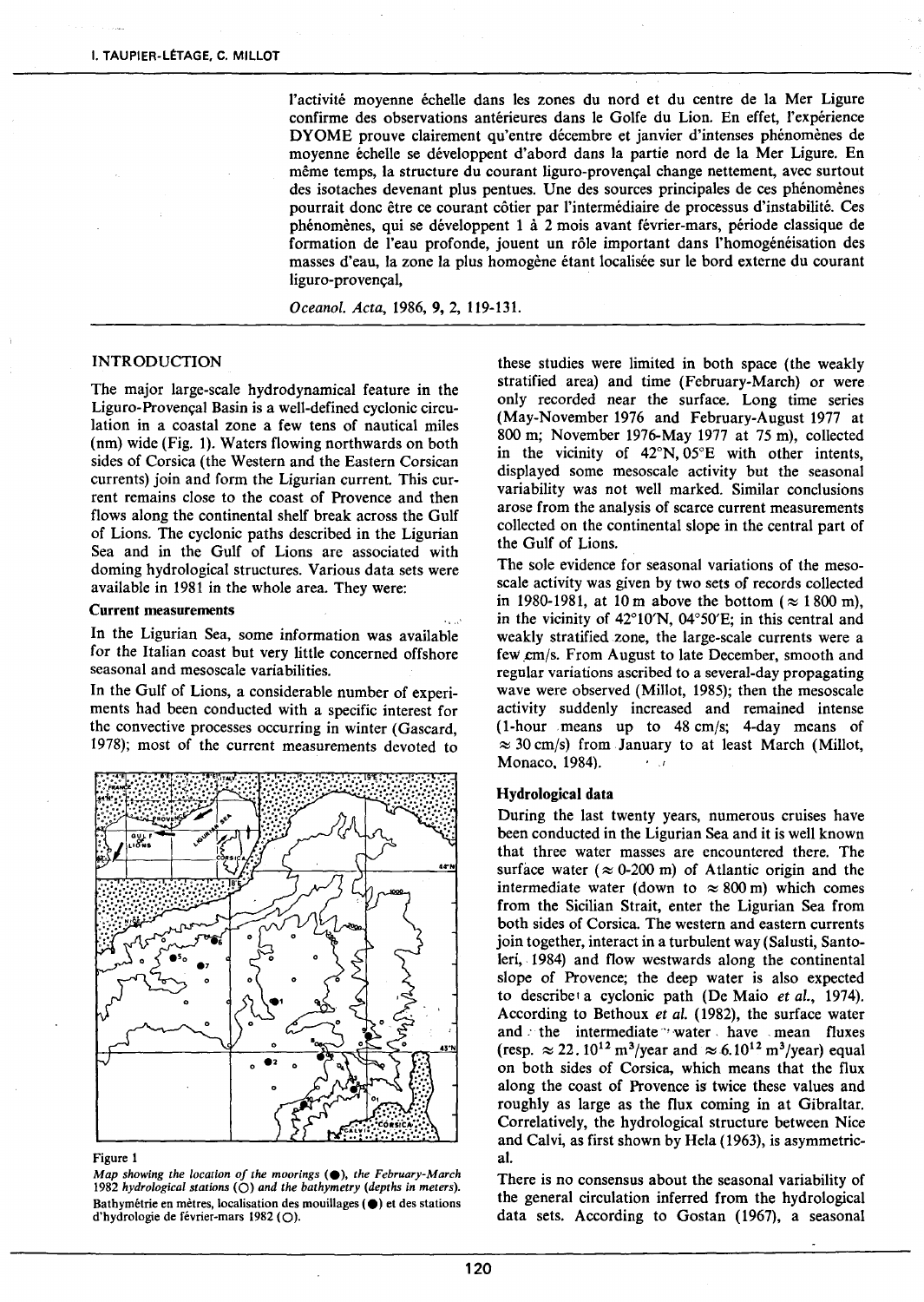variability is expected only if wintertime meteorological conditions are extremely severe. Santoleri et al. (1983) and Bethoux *et al.* (1982) agree on a marked increase of the surface and intermediate fluxes during the faU season in the Corsican Channel and along the coast of Provence (the flux of the Western Corsican Current is shown to be almost constant). Ovchinnikov (1966) and Lacombe and Tchernia (1972) assume that the general circulation weakens during summertime. Relationships between seasonal variability and atmospheric pressure have been investigated by Gasparini and Manzella (1985) in terms of barotropic planetary waves.

## Satellite imagery

A statistical analysis of sea surface temperatures (Wald, 1980) shows that in summer there is a continuity between the cool central zones of the Ligurian Sea and the Gulf of Lions, white in winter a closed circulation and a northwards displacement of the cooler waters are suggested in the former region.

This imagery also shows that the mesoscale phenomena in the northern and southern baives of the Ligurian Sea are markedly different. Indeed, Wald (1985) has shown that numerous eddies are observed and that most of them are located off the north-western coast of Corsica; they are 20-50 km in diameter and three out of four are anticyclonic. In the northern half of the sea, such eddies (measuring a few tens of kilometres) are practicalJy never observed and only small-scale ones (a ,. few kilometres) have been reported (Marullo *et al.,* 1985). On the other band, the Ligurian current commonly displays meanders, the wavelengths. of which range from a few tens to about one hundred kilometers. These meanders have been described by Viollier *et al.* (1980) and by Crépon *et al.* (1982) from. images collected in March (visible) and December (infrared), respectively. These features indicate that the Ligurian Current and the Western Corsican Current are both affected by instability processes but the differences between the resulting mesoscale phenomena suggest that the two currents have different hydrodynamical structures. ្នារ ។ **រ**ៅ  $\sim 3\%$ 

## The DYOME (Meso-Scale Ocean Dynamics) experiment

lt was conducted in 1981-1982, within the framework of the MEDALPEX program to investigate the mesoscale phenomena which disturb the general circulation in the Ligurian Sea. With the available instrumentation (33 Aanderaa current meters and 10 acoustic releases) ten subsurface moorings were set in place in July 1981 for a one-year experiment. Points were positioned in the central (1, 2, 3, 4, 7) and coastal (10, 8, 9, 6, 5) zones. at places where the bathymetry was relatively smooth. Various problems were encountered with the moorings, including drift due to intense barotropic currents and cutting by sharks. Electrical or mechanical failure of ali the relases compelled us to dredge for the moorings. Indications about the immersion and the duration of the 30 records which were recovered are reported in Table 1. A linear relationship between rotor revolutions and current speed bas been used with a threshold value of 1.5 cm/s. The 1-hour time series were passed through

Table 1 *Characteristics of the current records.* 

Caractéristiques des enregistrements de courants.

| Point/nominal depth<br>(real depth<br>upper meter) | of the | <b>Observations</b>                                                                                                                                                                                                                                                          |
|----------------------------------------------------|--------|------------------------------------------------------------------------------------------------------------------------------------------------------------------------------------------------------------------------------------------------------------------------------|
| 1/100 (95)<br>1/250<br>1/350<br>1/500<br>1/1 100   |        | The mooring drifted in February-March;<br>from mid-March the real depth was reduc-<br>ed by $\approx 60$ m. It was recovered in early<br>June at 13 nm north-westwards.                                                                                                      |
| 2/100 (105)<br>2/350<br>2/1 100                    |        | The speed values at 100 m are not reliable<br>after May 6                                                                                                                                                                                                                    |
| 3/100 (100)<br>3/350<br>3/1 100                    |        |                                                                                                                                                                                                                                                                              |
| 4                                                  |        | Not recovered                                                                                                                                                                                                                                                                |
| 5/100 (125)<br>5/350<br>5/1 100                    |        |                                                                                                                                                                                                                                                                              |
| 6/100 (130)<br>6/105<br>6/350<br>6/1100            |        | The mooring was cut at $\approx 400$ m on May<br>13 by a shark (teeth were inserted in the<br>$\mathbf{r}$<br>rope) and the upper part was recovered<br>while drifting by the Marine Nationale.                                                                              |
| 7/100 (200)<br>7/350<br>7/1 100                    |        | Just after launch the mooring slided down<br>by $\approx 100$ m; it slided down again in early<br>March by $\approx 30$ m more but was recovered<br>at less than a few hundred meters from<br>the lauching position. Speed values at<br>100 m are not reliable after May 20. |
| 8/100 (120)<br>8/350<br>8/1 100                    | بنجي   |                                                                                                                                                                                                                                                                              |
| 9/100 (115)<br>9/350<br>9/1 100                    |        | $\ddot{\phantom{a}}$<br>Londo Cambrin                                                                                                                                                                                                                                        |
| 10/100 (145)<br>10/350<br>10/1 100                 |        | The speed values at 100 m are not reliable.                                                                                                                                                                                                                                  |

a 36-hour filter, in order to filter out the inertial motions, and resampled daily. The time-scale of the recorded mesoscale events is visibly a few weeks. Therefore, we have quantified the mesoscale activity by the variance  $(1/2(\sigma_{E^2}+\sigma_{N^2}))$  over 20-day periods and a characteristic amplitude of the mesoscale currents by the 4-day vector averages; the general circulation direction is deduced from progressive vector diagrams and large-scale (mean) currents are the 20-day vectoraverages (Tab. 2).

Two kinds of hydrological networks were also carried out: 1) in July 1981 and February-March 1982 (DYOME 1 and 2 cruises), at the locations indicated in Figure 1 (10 nm spacing) and along specifie sections off Nice and off the north-western coast of Corsica (5 nm spacing), and 2) since October 1981, at 6 stations equally spaced (5 nm) between 3 and 28 nm off Nice with a two-week period (PROS 6 experiment; L. Prieur, pers. comm., 1984). In addition, three drifting buoys drogued at  $\approx 10 \text{ m}$  and Argos-positioned were launched and some infrared images collected during the experiment have been analysed. During the MEDALPEX program various data sets were collected in the Ligurian Sea (mainly on the continental shelf)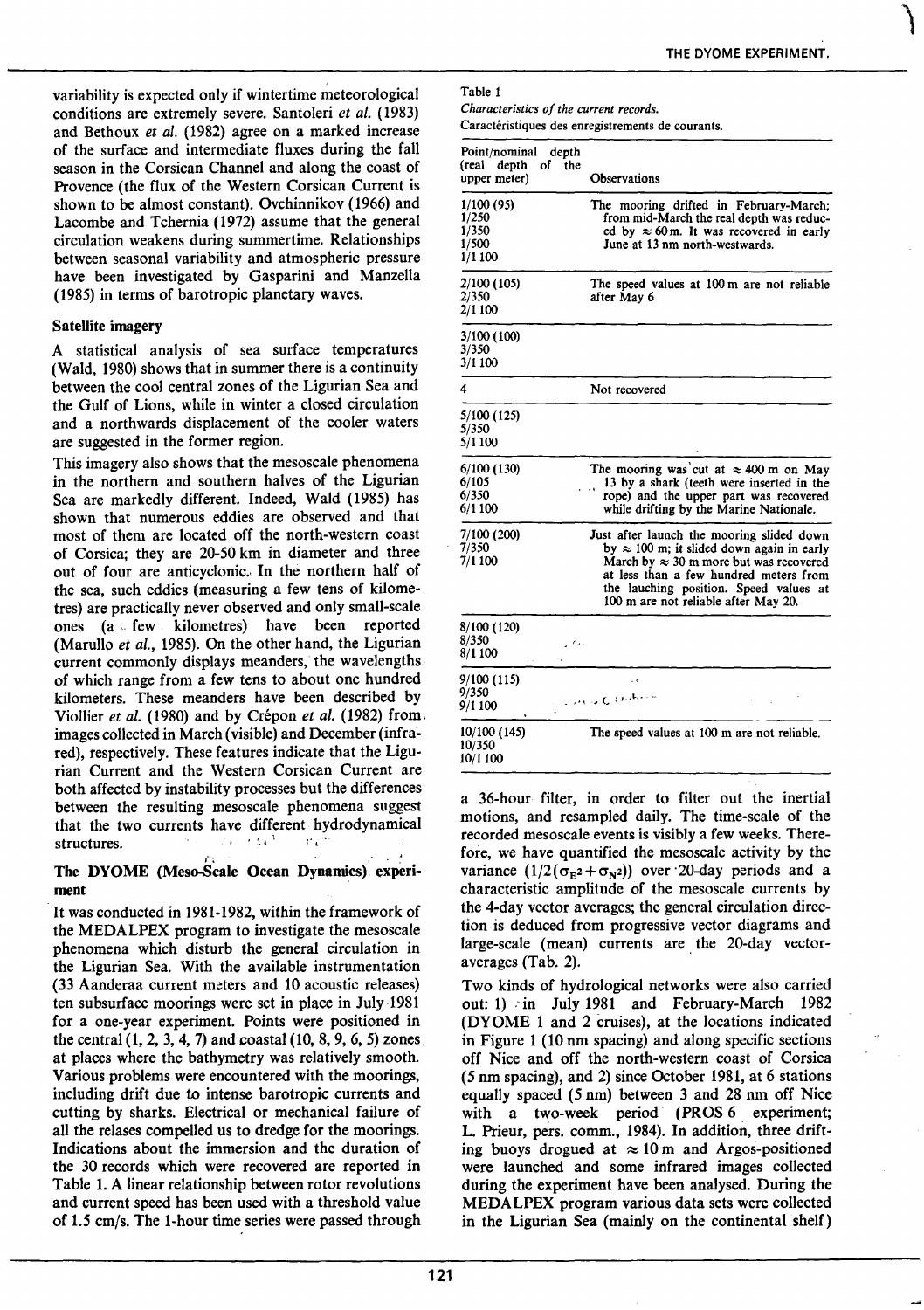#### Table 2

Mean speed values in cm/s as computed from the 20-day vector avera*ges. The start dates of the 20-day periods are indicated. Results obtained with a 10-day lag have not been listed.* 

Vitesses moyennes sur 20 jours en cm/s. La date de début de la période est indiquée (les résultats obtenus avec un décalage de 10 jours ne sont pas représentés).

by Italian colleagues but possible relationships with our data have not been investigated.

In this paper, our aim is to describe some general hydrodynamical features in the Ligurian Sea as, for instance, the variations with space and time of the mesoscale activity. A more detailed analysis of the mesoscale motions will be addressed in a forthcoming paper. The observations collected in 1981-1982 are presented in section 2 and a discussion is made in section 3.

#### **OBSERVATIONS**

Although the description of each current meter recording may make somewhat heavy reading, it is thought to be necessary for a complete understanding.

## Point **l** (Fig. 2)

From July to December the mesoscale activity was weak. A large increase of this activity appeared from



## *Point* 1. *Stick diagrams at* 100 *m (upper),* 350 *m (middle) and* 1100 *m (lower); values in mm/s and north painting upwards.* The *variances at*  100 *m* (**△**), 350 *m* ( $\triangle$ ) *and* 1100 *m* ( $\Box$ ) *are plotted one point out of two when low and similar; values in 10<sup>3</sup> <i>mm*<sup>2</sup>/s<sup>2</sup>.

Point 1. Stick diagrammes à 100 m (en haut), à 350 m (au milieu), et 1100 rn (en bas); vitesses en mm/s, nord vers le haut. Les variances à 100 m  $(\triangle)$ , 350 m  $(\triangle)$ , et 1100 m  $(\square)$  ne sont reportées qu'une fois sur deux lorsque faibles et du même ordre; valeurs en  $10^3$  mm<sup>2</sup>/s<sup>2</sup>.

| $\frac{118}{2}$  | <b>23</b><br><b>ជ</b> ំ ជំ                                                                                   |  |
|------------------|--------------------------------------------------------------------------------------------------------------|--|
| 22/7             | 4 2 4 2<br><b>23 252</b>                                                                                     |  |
| 2/7              | $8.56$<br>$-4.56$<br>33.747.7                                                                                |  |
| 12/6             | 4983<br>232272<br>Suntangga                                                                                  |  |
| 23/5             | 22173<br>273748<br>202011222223                                                                              |  |
| 3/5              | 4352<br>councidad 44004<br>223338                                                                            |  |
| 13/4             | 2387<br>58089031080513903146091                                                                              |  |
| 24/3             | ての79ともら7との7と2と7と4468 とうこうしょう しょうしょうしょう しゅうしょう<br><b>1313</b><br>1313                                         |  |
| 4/3              | 5958<br>5558<br>ne dana sa tio cao sandwicko                                                                 |  |
| 12/2             | 2804<br>$45557788999999499999587999499$                                                                      |  |
| 23/1             | 8288<br><u>นี้สนสมพลสมบัตรส์สิทย์สนี้สน</u> ี้ค                                                              |  |
| $\overline{3}/1$ | 7.080<br>SQQSTOSANGESSERTQQXXOQQ                                                                             |  |
| 14/12            | onousowennendwyddynne Geror                                                                                  |  |
| $\frac{1}{4}$    | a 2004<br>2012<br>4 dae 125 dae 16 dae 16 dae 16 dae                                                         |  |
| $\frac{11}{4}$   | ssocialhuosettaannavan gaded                                                                                 |  |
| 15/10            | ที่ตูหนูที่ตูนี้ตูตูหนูที่ผู้หนูที่มีสูง สูง<br>$-3.7.7.7$                                                   |  |
| 25/9             | oolaasaasadadadahaadanaadaha                                                                                 |  |
| 5/9              | sununus alla alang ang ling sa Sangg                                                                         |  |
| 16/8             | 4 7 9 9 8 9 7 7 9 8 7 9 4 9 9 9 9 9 9 9 9 1 9 9 9 7<br>4 7 1 7 2 9 8 7 7 9 8 7 9 4 9 7 9 9 9 9 9 9 9 9 9 9 9 |  |
| 27/7             |                                                                                                              |  |
|                  |                                                                                                              |  |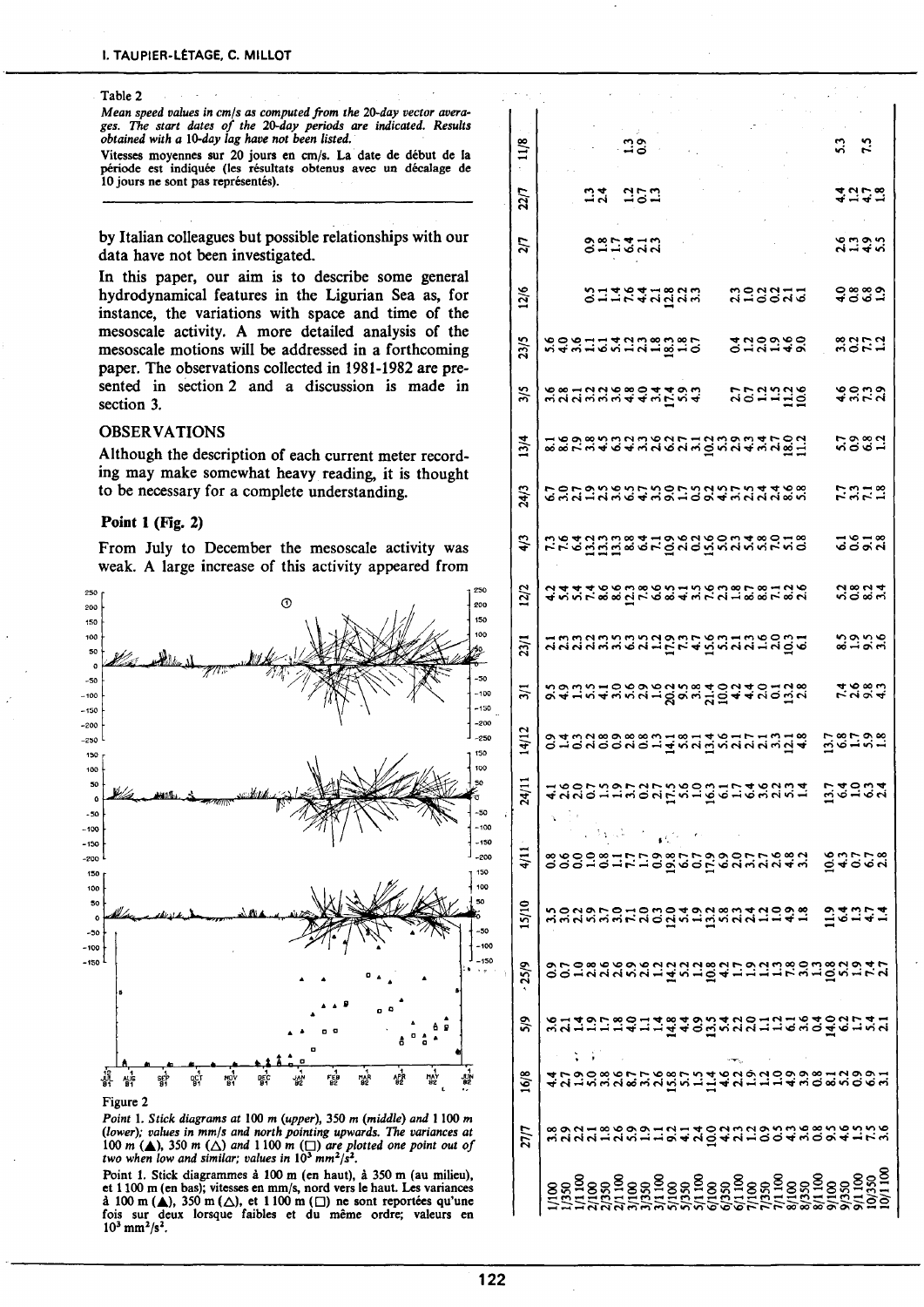**leader** 

late December, first near the surface and then at greater depths; in January, a noticeable mesoscale event with large vertical shear was observed. The mesoscale motions were then clearly barotropic and speeds reached 15-20 cm/s over the whole depth, leading to a drift of the mooring until mid-March; it was recovered at  $\approx$  13 nm north-westwards, the immersion of the meters being reduced by  $\approx 60$  m. Intense barotropic mesoscale currents ( $\approx 10$  cm/s) were observed until May, although there was a tendency to attenuation. During both the quiet and stormy periods, the largescale currents were a few cm/s and roughly towards NE.

## Point 2 (Fig. 3)

A mesoscale activity as weak as at point 1 was observed from July to early January with mean currents (a few cm/s) towards SE. The activity then increased and mesoscale currents of  $\approx 20$  cm/s were observed at all depths; on the whole, this activity during the stormy period was barotropic and reached a maximum intensity in March. Up to mid-March, the mean currents were still towards SE with the largest values

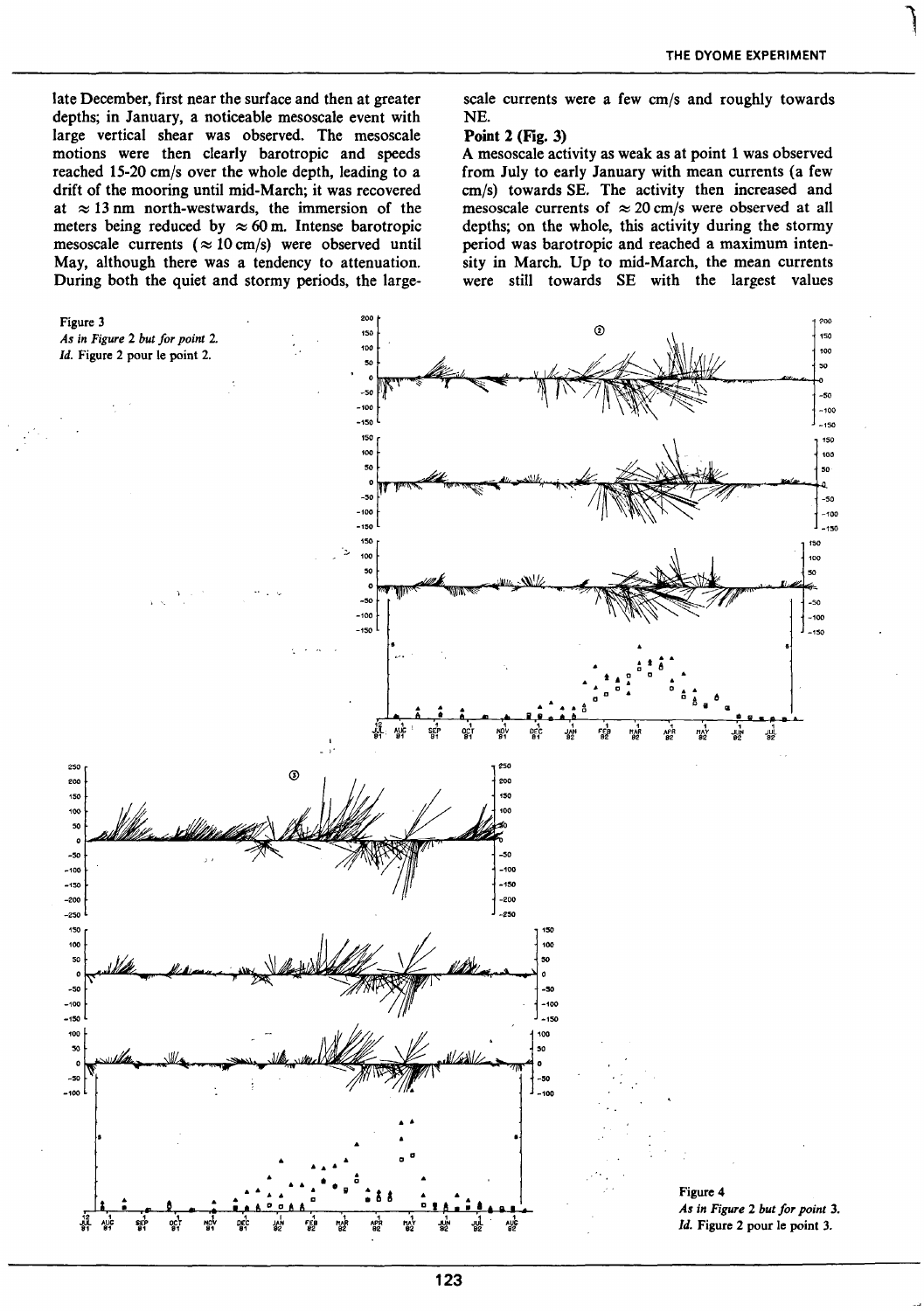$(x: 13 cm/s)$  at all depths in early March. The general circulation reversed in mid-March at 350 and 1100 m while veering northwards at 100 m, and then it turned back towards SE at ali depths from mid-May.

## Point 3 (Fig. 4)

During the quiet period (from July to November-February) the mean currents were towards NE at 100 m (5-10 cm/s) and 350 m (a few cm/s) while being  $\approx 0$  at 1100 m. At all depths, the general circulation continued towards NE until mid-Marchand the largest mean currents were respectively  $\approx 12$ , 8 and 7 cm/s. From mid-March to late May, the mean currents tumed southwards (a few cm/s) while a relatively intense mesoscale event was observed. From early June, the characteristics of the first quiet period were observed again. The mesoscale phenomena appeared baroclinic during the quiet period and barotropic during the stormy period

#### Point 5 (Fig. 5)

The quiet (with respect to the mesoscale activity) period lasted up to mid-December with SW mean currents at all depths ( $\approx$  10-20, 4-7 and a few cm/s resp.). The mesoscale activity increased at all depths in late

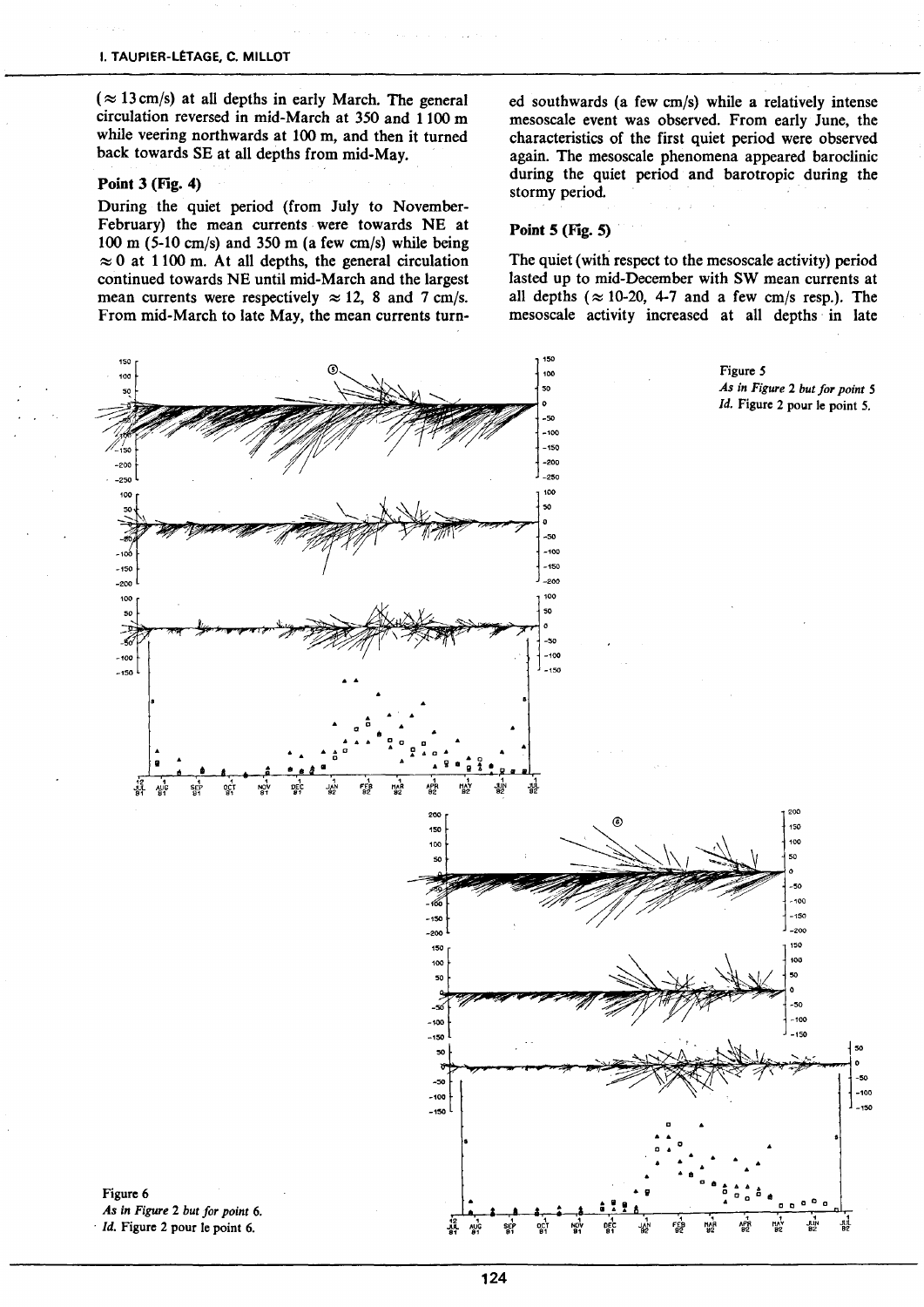' **'** \

December-early January, with the largest values at 100 m and similar values at 350 and 1100 m; the mean currents reached their maxima in January ( $\approx 20$ , 9 and 5 cmjs, resp.). From February to April, the mean currents significantly decreased at 100m leading to frequent reversais now affecting the smalier depths as weil. The mesoscale activity continuously weakened at all depths but values at 1100 m were always larger than at 350 m. The quiet period began in May, Due to the large values and vertical shear of the mean currents, the vertical structure of the mesoscale phenomena could not be easily defined; during the quiet period, large phase lags were fairly often encountered, while during the stormy period some events were clearly barotropic.

## Point 6 (Fig. 6)

Large-scale and mesoscale features roughly similar to those noticed at point 5 were observed at point 6. In late December-early January, the mesoscale activity increased at ali depths; in January-February, the variances at 1100 m were the largest ones. From February to April, the mesoscale activity remained important at 100 m while decreasing with similar values at 350 and 1100 m.

## Point 7 (Fig. 7)

Up to the end end of December, the large-scale currents (a few cm/s) were westwards and the mesoscale activity was very weak at ali depths. This activity increased from January to mid-April with larger values at both 450 and 1200 m; the large-scale currents increased during the stormy period with the maximum value  $(10.5 \text{ cm/s})$  measured at 1200 m during the mid-March-early April period. The quiet period re-established in late April. Ali year long, the structure of the mesoscale motions was clearly barotropic.

## Point 8 (Fig. 8)

The seasonal variability encountered at the other points did not occur. The NE large-scale currents commonly ranged from 5 to 13 cm/s at 100 m and from 2 to  $6 \text{ cm/s}$  at 350 m, except in April-May when values increased to  $\approx 18$  and 11 cm/s respectively. Unlike points 1 to 7, the mesoscale motions at point 8 were characterized by a permanent occurrence and a moderate amplitude; large vertical phase lags were frequently observed throughout the year.

## Point 9 (Fig. 9)

The NNE mean currents  $(8-15 \text{ cm/s at } 100 \text{ m}, 3-9 \text{ cm/s})$ at 350 m and a few cm/s at  $1100$  m) were larger than at point 8. At 350 m, the mesoscale activity was as large as at point 8 and did not display a marked seasonal variabitity either, white at 1100 m, the mesoscale activity increased in March-April. A northward . deviation of the Iarge-scale currents was observed from mid-March to mid-May at 350 and 1100 m. Large vertical phase lags were fairly often noticed; in March-April, the mesoscale currents looked incoherent between 350 and 1100 m.



*As in Figure* 2 *but for point* 8. *Id.* Figure 2 pour le point 8.

## Point 10 (Fig. 10)

The flow was NE at all depths and the large-scale currents at 350 (5-10 cm/s) and  $1100$  (2-4 cm/s) were the most regular and, on a yearly average, the strongest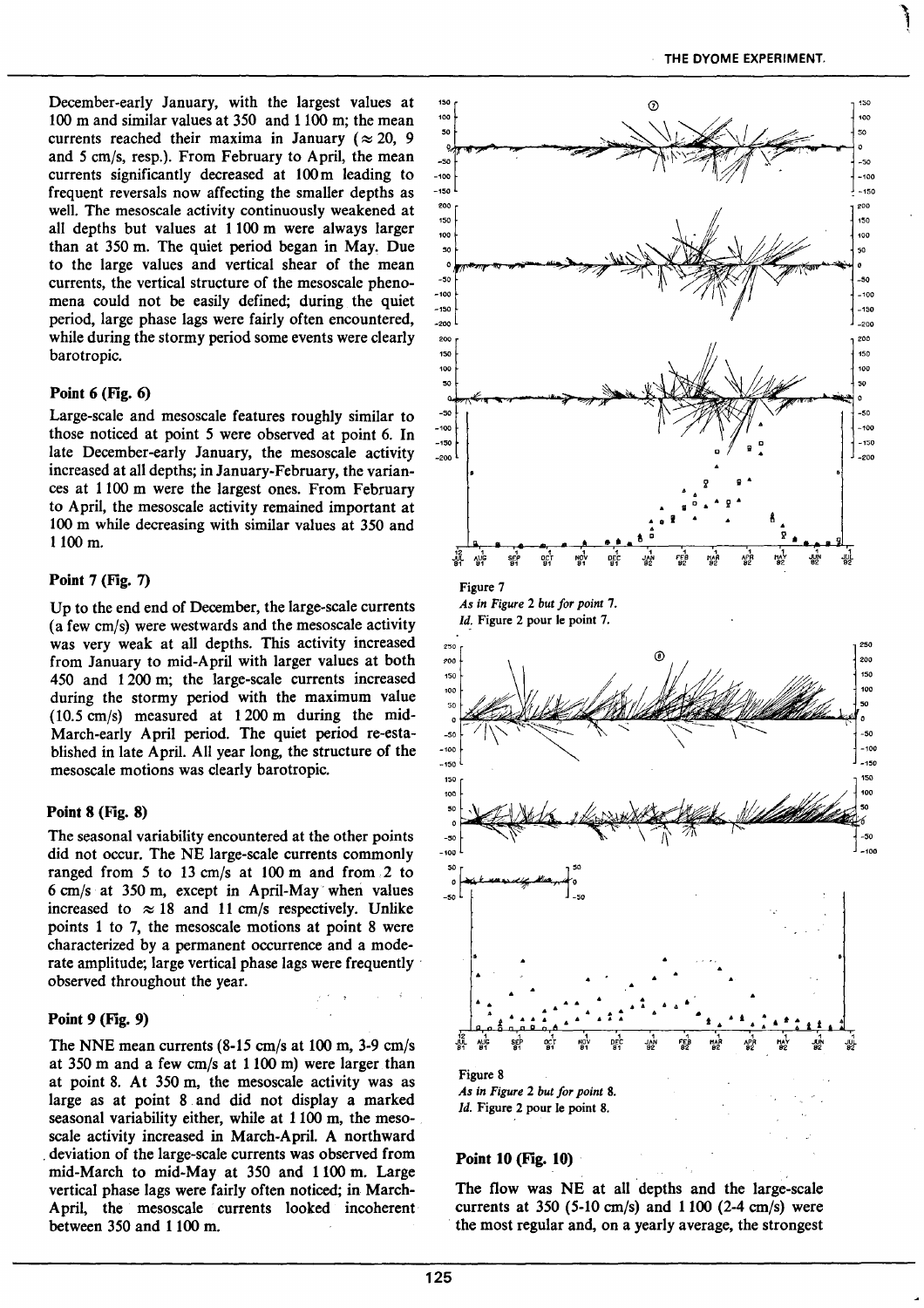I. TAUPIER-LÉTAGE, C. MILLOT



*Id.* Figure 2 pour le point 10.  $\int_{\mathbb{R}_1}^1$  .  $\int_{\mathbb{R}_1}^1$ 

ones. The mesoscale activity was weak and no seasonal variability was displayed; on several occasions the mesoscale currents at 350 and 1100 m were markedly different.

## Hydrological data

We have found agreements between the main features observed during the DYOME 2 and PROS 6 experiments and the statistics computed with larger space and time scale by Nyffeler *et al.* (1980).

The statistical data along the Nice-Calvi section (10 nm spacing in the coastal zones, 30 nm in the central zone) show that differences exist throughout the year between the Continental and Corsican coastal currents (Fig. 11). The northern flux is about twice the southern one, and,

due to both the freshwater discharge from the Italian peninsula and the warm water issued from the Tyrrhenian Sea, densities are lower in the north. These features lead to steeper isopycnals and isotachs and to larger horizontal density gradients in the north; the edge of the Ligurian current, at 10-20 nm offshore, is therefore weil defined.

••

The CTD casts collected in February-March 1982 gave results in agreement with the statistical data. The denser surface waters were encountered at  $\approx 20$  nm off the northern coast; for instance, at the most homogeneous station which was in the vicinity of point 7 between Nice and Calvi, values of salinity, potential temperature and density between Om and 1950 m ranged from 38.432 to 38.469 ppt, from 12.764 to 12.926°C and from 29.103 to 29.118 respectively. The hydrological

91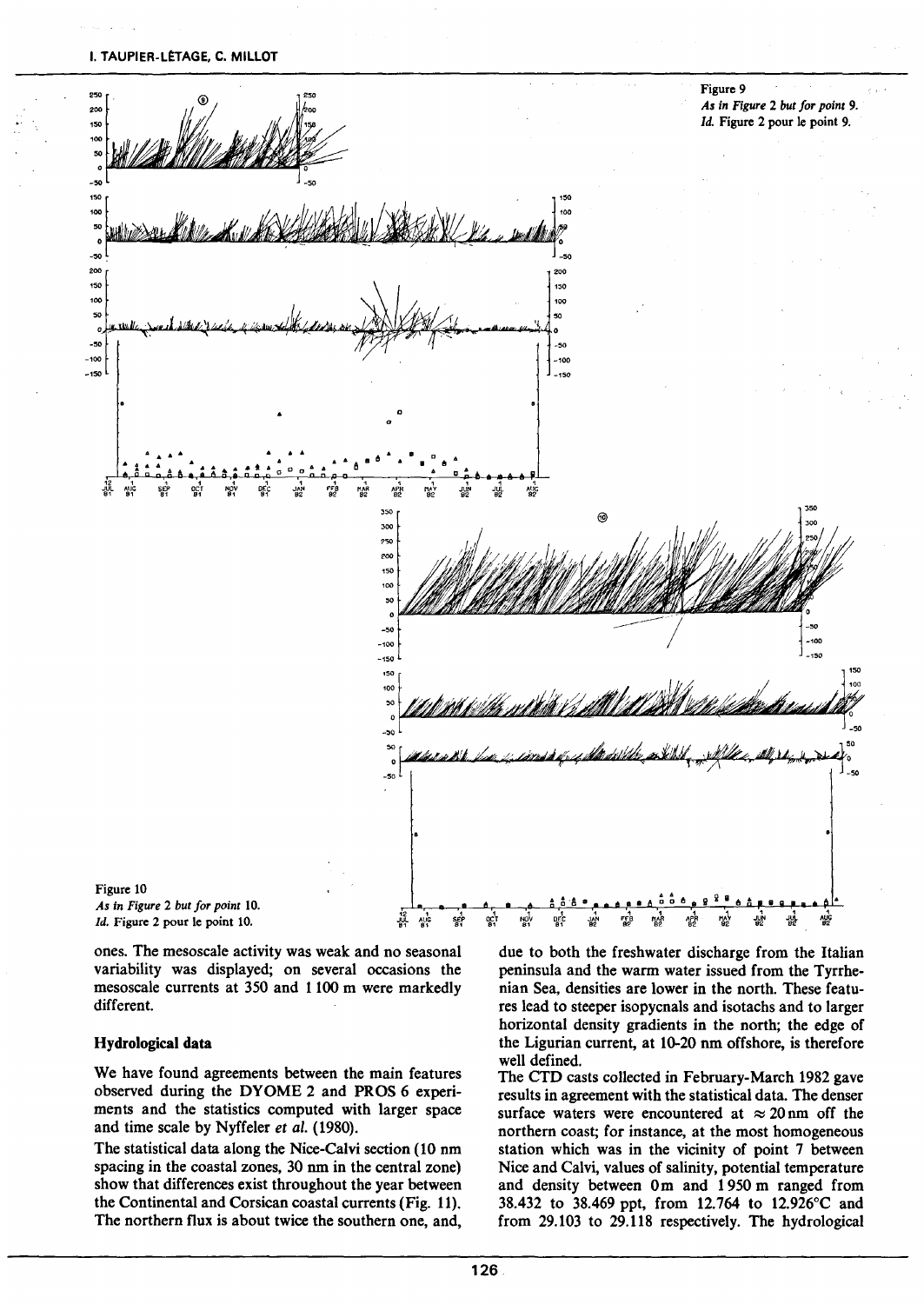THE DYOME EXPERIMENT.



#### Figure 11

*Statistica/ density values between Nice· and Calvi in March (from Nyffeler* et al., 1980). *Immersion of the* 29.10 *isopycna/ during the*   $February-March$  1982 *cruise* ( $\blacksquare$ ).

Valeurs statistiques des densités entre Nice et Calvi en mars (d'après Nyffeler *et al.,* 1980). Immersion de l'isopycne 29.10 pendant la campagne de février-mars 1982 ( $\blacksquare$ ).



#### Figure 12

*Geostrophic currents* (B2-B3 ...  $\bullet$  ..., B5-B6 --- $\blacksquare$ ---) *adjusted with the normal component of the 36-hour vector average of the mooring* 8 (O) at  $350$  *m* and  $3$  ( $\Box$ ) at  $1100$  *m. The maximum speed profile (B3-B4 ...●...) could not be adjusted.*  $\Box$  *day Feb.* 26, 1982, *speeds in cmjs, depths in m.* 

Courants géostrophiques (B5-B6---•--- et B2-B3 ---•---) recalés avec la composante normale du vecteur moyenné sur 36 heures au point  $3 \left(\Box\right)$  à 1100 m et au point 8 (O) à 350 m. Le profil de vitesse maximale (B3-B4 ... $\bullet$ ...) n'a pas pu être recalé.  $\boxdot$  jour 26/2/1982, vitesses en *cmjs,* immersions en m.

structure between the continental and Corsican coasts was well represented by the 29.10 isopycnal which sloped down from the outer edge of the Ligurian Current at rates of  $\approx 2\%$  northwards and  $\approx 0.4\%$  southwards (Fig. 11); similar features were displayed in the whole studied area.

The PROS 6 data provided information twice a month on the variations of the Ligurian current in 1981-1982.



The autumn sections (October-early November) depicted isotachs regularly sloping down (the 10cm/s contour intersected the surface at 20-25 nm and was 100-200 m deep at  $\approx$  5 nm offshore) with maximum speeds of  $\approx$  50 cm/s nearshore. From mid-November to mid-December, the core of the current ( $\approx 40$  cm/s) was at 10-15 nm, while the 10 cm/s contour intersected the surface at  $\approx 20$  nm. The later sections (January to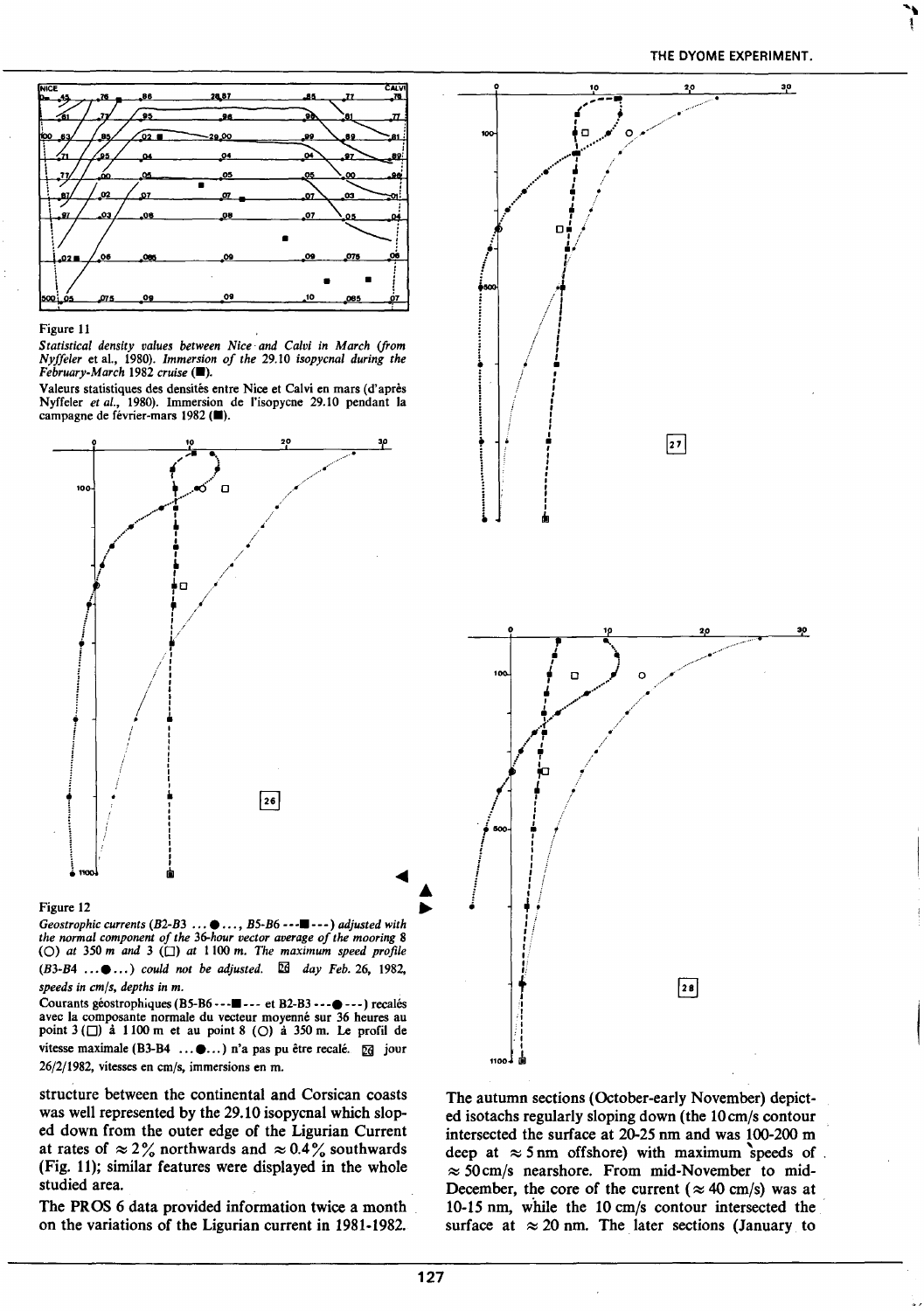mid-March) revealed a narrow (10-15 nm) and deep current (at  $\approx$  5 nm; the 10 cm/s contour was immersed between 250 and 500 m) with maximum speeds either nearshore  $(\approx 65 \text{ cm/s})$  or at  $\approx 10 \text{ nm}$  ( $\approx 40 \text{ cm/s}$ ). Then (late March-mid-June), the maximum speeds were never larger than  $\approx 40$  cm/s, the core was not well located, the 10 cm/s contour was 200-300 m deep at  $\approx$  5 nm and at the surface at 15-20 nm. The structure in late June 1982 was similar to that observed in October 1981. Therefore, the PROS 6 data show that the structure of the Ligurian Current markedly changed around December 1981; it became narrower, deeper and faster, thus leading to steeper isotachs. In 1982, such a structure was observed until mid-March; a relatively large variability persisted up to mid-June, and then structures similar to those measured in October 1981 were found again.

A specifie hydrological section (Bl-B6, Fig. 1) repeated three times between 26 and 28 February 1982 allowed us to compare geostrophic and measured currents. The geostrophic currents (B2-B3 and B5-B6) were adjusted with the currents measured at point 8-350 m and point  $3-1100$  m respectively (Fig. 12). It is worth noting that the two data sets are in fairly good agreement, although the variability of the currents was relatively large at point 3. This exercise suggests that in the central zone and during wintertime, in particular, geostrophic calculations should not be carried out without direct current measurements.

## Drifting buoys (Fig. 13)

The three buoys were launched on 22 February in the western Corsican current off Calvi, at  $\approx 16$  (A), 13(B) and 10 nm (C) in order to avoid premature beaching.



#### Figure 13

*Trajecrories of the drifting buoys (days are marked with ticks and numbered in tens of Julian days).* 

Trajectoires des bouées dérivantes (les jours sont repérés par des tirets et numérotés en dizaines de jours juliens).

Shortly after launching, they drifted at 15-25 cm/s towards NE although winds had been blowing from NE for several days. Three days later the trajectories markedly diverged: buoy A Ieft the Corsican current early, encountering relatively large speeds, and was then advected in the south-western part of the central zone characterized by an intense mesoscale activity; buoy B drifted northwards while buoy C slowly wandered in the north-eastern part of the sea. Then, buoy B was lost, buoy A entered the Ligurian current in March, and buoy C was advected in the south-western turbulent area before going back to the north-eastern quieter one and entering the current in June. When in the Ligurian current, buoys A and C drifted in a direction parallel to the coast, the trajectory of A supporting the fact that this current was at least  $\approx 20$  nm wide around mid-March.

Although there was sorne discrepancies between the two data sets (depths and filters) we have looked for a relationship between the drift of the buoys and the current meter measurements (Fig. 14). On the whole (except on day 111) the lagrangian and eulerian currents measured are weil correlated. This is particularly true on day *55* when the speed relation between point 3 and 8 (2: 1) can be also observed between buoy A and C, the spreading of the current displayed by current meters explaining the divergence of the drifters' trajectories.

We also looked for a relationship between the drift of the buoys and the local winds, using data collected at severa) coastal stations. Due to the large space and time variability of the meteorological conditions, our analysis cannot be definitive. However, since no significant relationship could be found, it means that, at least during wintertime, the drift-currents were much weaker than the currents induced near the surface by the general circulation and by the mesoscale phenomena.

## lnfrared imagery

Technical problems prevented the computation of as many images as expected for the period of the experiment. However, this imagery does not appear to be of major interest for knowledge of the general circulation itself. The surface waters that issue from the Tyrrhenian Sea are always warmer than those advected by the western Corsican current, and the Ligurian current, which results from their mixing, has intermediate temperature values; it follows that the width of the two currents, for instance, cannot be accurately compared. On the other hand, and as expected, this imagery clearly confirms that, at least during summer, the mesoscale variability of the surface layers is larger in the southern part of the Ligurian Sea.

#### DISCUSSION

## The asymmetry of the Iarge-scale hydrodynamical features

Points *5* and 6 in the north, 9 and 10 in the south, were located roughly at the same distance offshore and clearly within the two veins of the general circulation;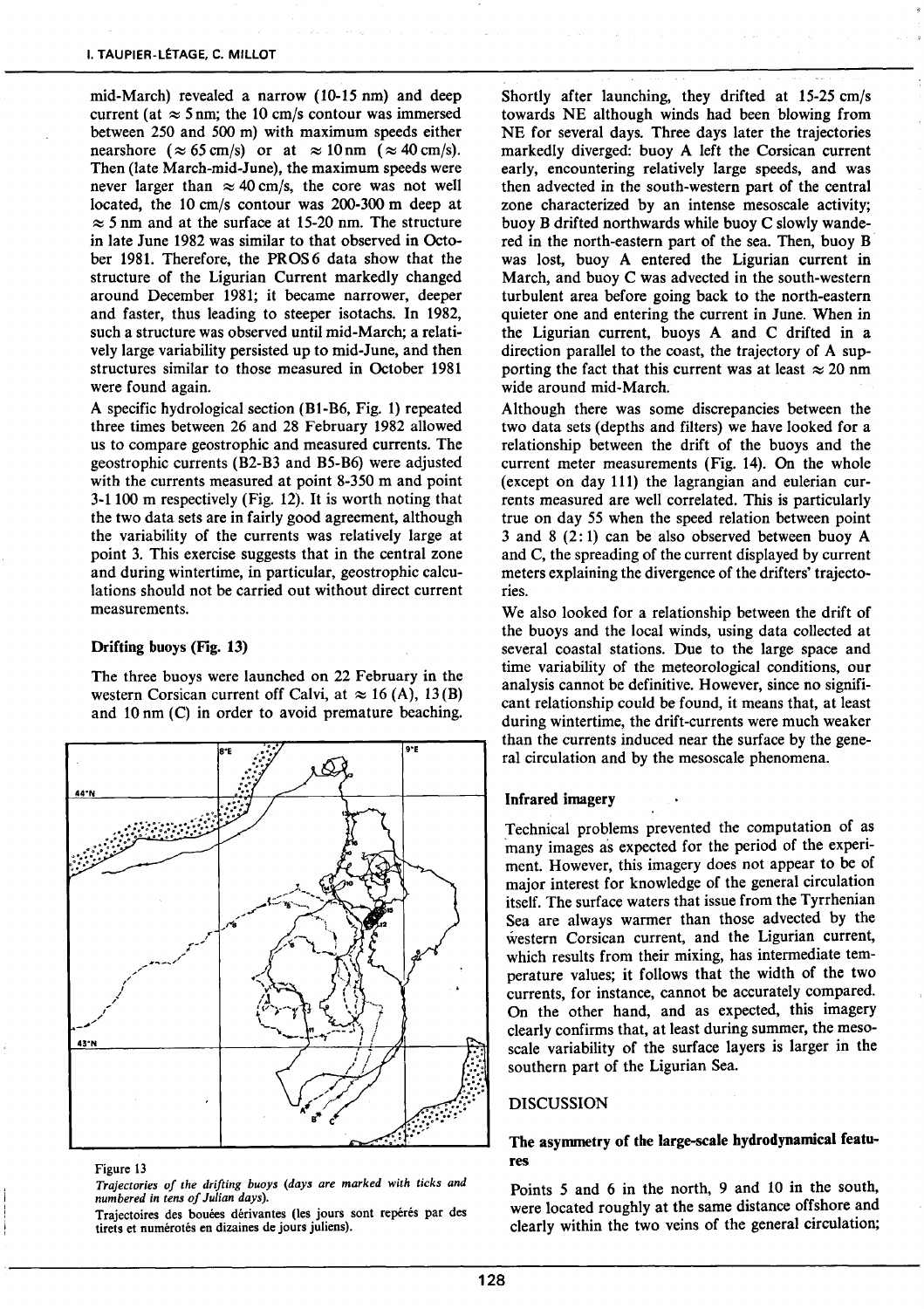#### Figure 14

*Comparison between drifitng buoys* (e, 10 *m, 24-hour vector average) and current meters* (0, 100 *m, 36-hour vector average*). Vectors were computed either at  $12^H$  (+) *or at OOH for a best comparison. Buoy A-----, B ..... ,* 

 $C_{\text{---}}$ ,  $53$  julian day.

Comparaison des bouées dérivantes (., 10 m, moyenne vectorielle sur 24 heures) et des courantomètres  $(\Box,$ 100 m, moyenne vectorielle sur 36 heures). Vecteurs reportés à  $12<sup>h</sup>(+)$  ou  $00<sup>h</sup>$  pour une comparaison optimale. Bouée A----,  $B$ ....., C——, jour julien  $53$ .



point 8 was on the upper part of the continental slope and consequently located on the coastal side of the southern vein. Moored current measurements are not appropriate for evaluating fluxes or locating current cores. Nevertheless, it is interesting to note that in the surface layers the overall mean speeds at points *5,* 6, 9 and 10 were in the same ranges; this is in agreement with a mean flux twice as large in the north if the Ligurian current is narrower, deeper and faster than the western Corsican current.

In the central zone the mean currents were, at least during the quiet period, W at point 7 and NE-SE at points 1, 2, 3, thus suggesting a large-scale cyclonic gyre roughly centered between points 1 and 7. ln February-March 1982, nearly homogeneous waters were encountered near the outer edge of the Ligurian Current (around point 7) and isopycnals were sloping six times steeper in the north; this is in agreement with the pioneer work of Hela (1963), with the statistics of hydrological data (Nyffeler *et al.,* 1980), and with the satellite imagery which displays sea surface temperatures that are cooler in this region (Wald, 1980).

Therefore the large-scale hydrodynamical features in the Ligurian Sea are markedly asymmetrical. Let us emphasize that the general circulation is significant at 1100 m in the coastal zones; it is cyclonic and in the order of a few cm/s.

#### The seasonal variability of the géneral circulation

The central zone was characterized by the most intense mesoscale activity (as quantified by the variance over 20-day periods) during wintertime. Correlatively, the largest 4-day speeds (as estimators of mesoscale currents) at 350 m for instance were observed at points 3  $(22.5 \text{ cm/s})$ , 1  $(20.7 \text{ cm/s})$ , 2  $(20.3 \text{ cm/s})$  and 7  $(18.2 \text{ cm/s})$ ; the associated directions were erratic. In the two coastal zones, the averaged characteristics of the general circulation were expected. The mesoscale activity was, on the whole, relatively low and the largest 4-day currents at  $350 \text{ m}$  at points 8 (15.8 cm/s), 6  $(15.2 \text{ cm/s})$ , 9  $(13.9 \text{ cm/s})$ , 10  $(13.4 \text{ cm/s})$  and 5 ( 12.3 cm/s) were parallel to the mean currents. The overall largest speeds would probably have been encountered within the cores of the coastal currents, but these zones were not sampled during the DYOME experiment (this will be done in 1985).

The seasonal variability was not marked in the south  $(8, 9(350 \text{ m})$  and 10), but two periods of time were clearly displayed by the northern (points *5* and 6), the central (points 1, 2, 3 and 7) and one southern (9 (1100 rn)) records. The quiet period, from summertime to December-February, was characterized by the relatively small amplitude of mesoscale motions. During the stormy period, from late December to May,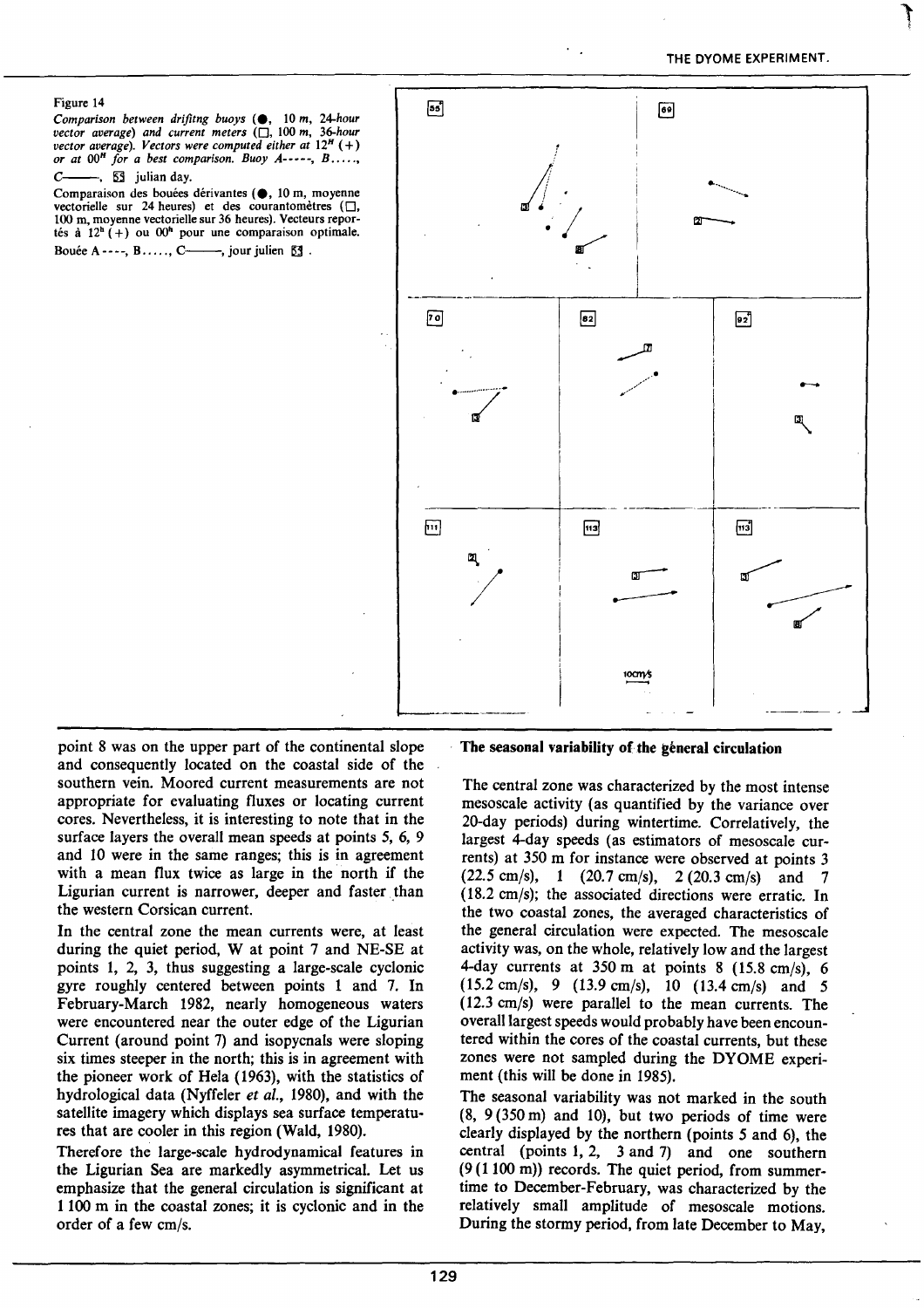intense mesoscale currents were observed over the whole depth. Let us emphasize that such currents certainly play a significant role in the homogenization processes required for the deep water formation which generally occurs in February-March. The very clear distinction between a quiet period and a stormy one in the northern and central zones of the Ligurian Sea, and the duration of the stormy period which precedes and broadly includes the period of deep water formation could have been expected from recent results on the seasonal variability in the central zone of the Gulf of Lions (Millot, Monaco, 1984). But the lack of seasonal variability in most of the southern zone was unforeseen.

Both the statistical and the PROS 6 hydrological data show that, around December, the isotachs associated with the Ligurian current steepen and that the core is sometimes not located nearshore. The current measurements at points 5 and 6 suggest that this period is characterized by the growing of· mesoscale motions (Fig. *5* and 6), and by the variability of the large-scale currents (Tab. 2). Nevertheless, the relationship between hydrology and current measurements, although probable, cannot be investigated with the available data sets.

A significant alteration of the general circulation was observed from mid-March to late May in the southern part of the sea. It consisted in currents veering towards NW at point 2 and towards S at point 3, white increasing at point 8 and deflecting towards N at point 9. Such a large space and time scale event is still unexplained.

## The mesoscale activity

The mesoscale motions will be studied in detail in a forthcoming paper but several features are immediately noteworthy.

The vertical structure of the mesoscale motions between 100 and 1100 m accounts for marked differences between the central and peripheral zones. In the central zone it is mainly barotropic. In the peripheral zone it could not be definitively classified with the present analysis; mesoscale events are generally recognizable over the whole depth, but vertical phase lags can be very large.

In the southern part of the Ligurian Sea, intense mesoscale eddies were expected during summertime from the infrared satellite imagery. This could be related to the fact that during this period the mesoscale activity at points 8 and 9 in the surface layers (100 and 350 rn), and to a lesser extent at point  $3(100 \text{ m})$  and  $10(350 \text{ m})$ , was relatively large. However, in this zone, severa! other features were unexpected: at points 8 and 9, the mesoscale activity during summertime was the largest of ali and it was permanent ali year long, though at point 10 the deeper records (350 and 1100 m) at least were characterized by relatively low values of mesoscale activity.

The central zone (points 1, 2, and to a lesser extent 3 and 7) was expected to be weakly stratified during wintertime, thus leading to deep water formation in February-March. This phenomenon could not be inves-

tigated with the available data sets but we have shown that, during the winter-spring period, the central zone was the area of the strongest mesoscale activity, an important element for the description of the preconditioning phase (December-January). These barotropic mesoscale events were associated with the largest speed values, and intense currents probably occurred over the whole depth. This was specially true in the most homogeneous zone along the outer edge of the Ligurian current where the mesoscale activity at 450 and 1200 m was larger than at 200m (point 7).

In the northern zone, mesoscale meanders, although mainly studied during wintertime (Viollier *et al.,* 1980; Crépon *et al.,* 1982), are depicted ali year long by the infrared imagery. The mesoscale activity was therefore expected to be relatively large and more or less permanent; on the contrary, this activity clearly displays at points *5* and 6 a seasonal variation with largest values during wintertime. Therefore, it seems that there is no direct relationship between the meanders observed at the surface and the mesoscale activity observed over the whole depth. This is probably linked to the vertical extent of the mesoscale phenomena which may be dependent upon the stratification, the lesser the stratification, the deeper the phenomena.

According to the 1100 m recordings, the beginning time of the stormy period evolved from north to south: late December at points 5 and 6, early January at point 7, mid January at points 1 and 2, early February at point 3, and late February at point 9 (Fig. 15). Such an evolution is not clearly displayed in the surface layers probably because the mass and current fields are more heterogeneous horizontally. The lack of spatial coherency and the large frequency spectrum of the mesoscale currents during this period account for small turbulent events. We hypothesize that this mesoscale turbulent activity is created mainly by the Ligurian current and gradually reaches the central zone. The processes involved might be instabilities of the Ligurian current. Indeed, the deep extent, the narrow width and, more especially, the steep isotachs of this coastal current during wintertime lead to a structure which may be more adequate to create deep mesoscale events. The western Corsican current probably prevents these events from reaching the Corsican coasts.

Three zones, southern, central and northern, have been schematically defined, but in fact, the general hydrodynamical features evolved continuously. Points 8 and 10 were in the western Corsican current; there, the mesoscale activity was moderate and displayed no marked seasonal variations. Point 9 was also in this current but large mesoscale events, originated in the north, reached the deeper layers in late winter. Point 3 was on the edge of this current during the quiet period and in the central zone during the stormy one. Points 1 and 2 were in the central zone characterized by weak mean currents and marked seasonal variations of the mesoscale activity. Point 7 was on the edge of the Ligurian Current during the quiet period and in the most homogeneous area during the stormy one. Points 5 and 6 were in the current; there, the mesoscale activity was weak during the quiet period and relatively large during the stormy one.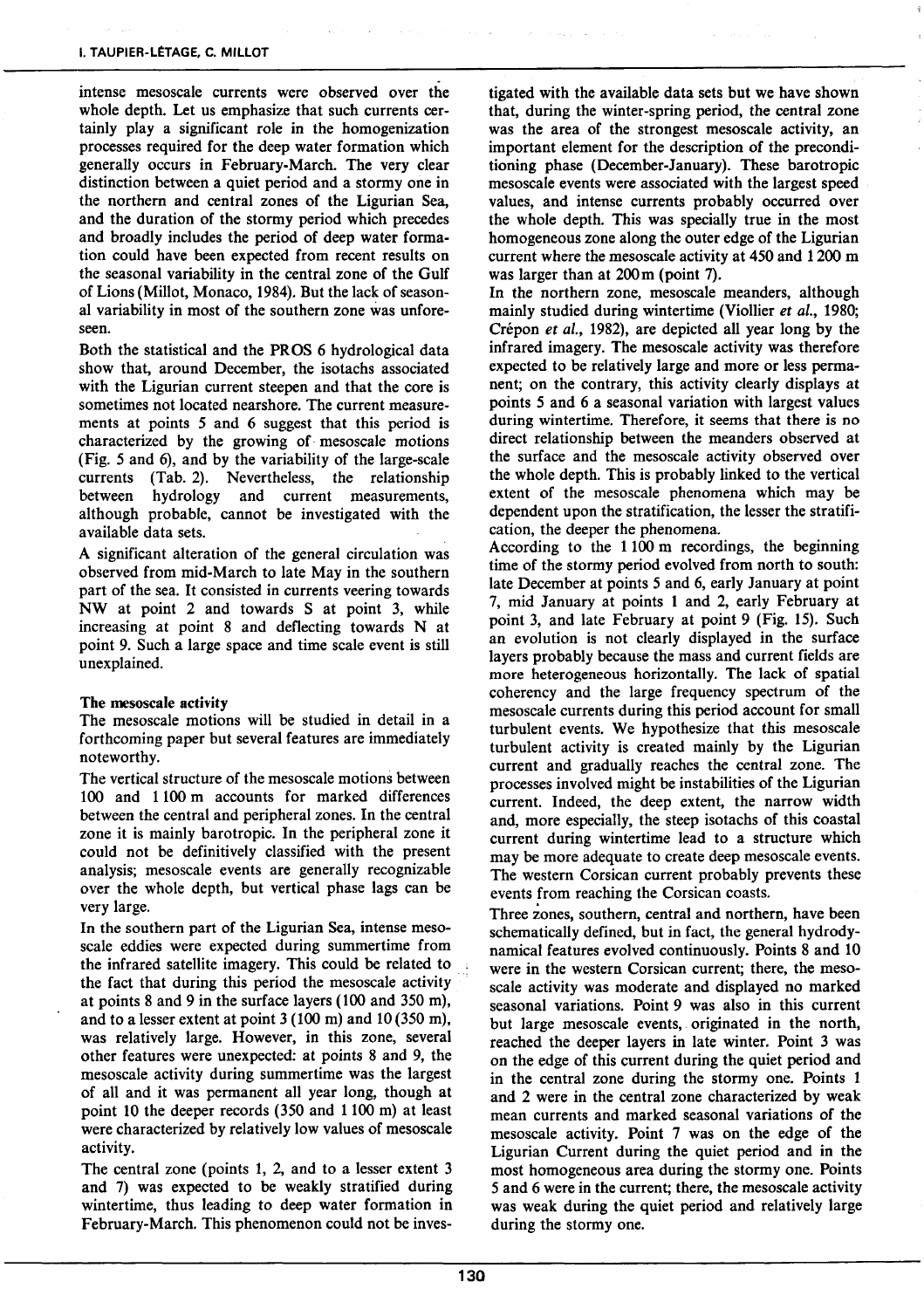Figure 15 *Mesoscale activity at* 1100 *m during the stormy period* (10<sup>3</sup>*mm<sup>2</sup> fs <sup>2</sup> ).*  Activité moyenne échelle à 1100 m pendant la période agitée ( $10^3$  mm<sup>2</sup>/s<sup>2</sup>).



## Acknowledgements

The collection and processing of the various data sets were made possible with the support of several organizations: the *Centre d'Essais de la Méditerranée* (CEM), the *Centre National pour* r *Exploitation des Océans*  (CNEXO), the *Centre National de la Recherche Scientifi-* *que* (CNRS), the *Centre de Télédétection et d'Analyse des Milieux Naturels* (CTAMN), the *Marine Nationale.*  The authors also wish to thank A. Lamy for his valuable help in processing the data, and L. Wald and L. Prieur for fruitful discussions.

#### **REFERENCES**

Betboux J.P., Prieur L, Nyffeler F., 1982. The water circulation in the northwestem Mediterranean Sea, its relation with wind and atmospheric pressure, in: *Hydrodynamics of semi-enclosed seas,* edited by J.C.J. Nihou1, Elsevier, Amsterdam, 129-142.

Crepon M., Wald L, Monget M., 1982. Low frequency waves in the Ligurian Sea during December 1977, J. *Geophys. Res.,* 87, Cl, 595-600.

De Maio A., Moretti M., Sansone E., Spezie G., Vultaggio M., 1974. Sulla circolazione superficiale e profonda del Golfo di Genova, *Annali Ist. Univ. Navale di Napoli, Vol.* 43-44, 67 p.

Gascard J.C., 1978. Mediterranean deep water formation, baroclinic instability and oceanic eddies, *Oceanol. Acta,* 1, 3, 315-330.

Gasparini G.P., Manzella G.M.R., 1985. Long-period oscillation in the Ligurian Sea, *Oceanol. Acta*, 8, 1, 23-28.

Gostan J., 1967. Étude du courant géostrophique entre Villefranche<sup>!</sup> et Calvi, *Cah. Océanogr.,* 19, 4, 329-345. . .

Hela L, 1963. Surface currents of the Ligurian Sea, *Bull. Inst. Océanogr. Monaco,* 1268, 15 p. "

Lacombe H., Tcbemia P., 1972. Caractères hydrologiques et circulation des eaux en Méditerranée, in: *The Mediterranean Sea,* edited by D.J. Stanley, Dowden, Hutchinson and Ross, Stroudberg, Paris, 26-36.

Marullo S., Salusti E., Viola A., 1985. Observations of a small-scale baroclinic eddy in the Ligurian Sea, *Deep-Sea Res.,* 32, 215-222. Millot C., 1985. Evidence of a several-day propagating wave, J. *Phys. Oceanogr.,* 15, 258-272.

Millot C., Monaco A., 1984. Deep intense currents and sedimentary transport in the northwestern Mediterranean Sea, *Geo-Mar. Lett.,*  4, 13-17.

Nyffeler F., Raillard J., Prieur L., 1980. Le bassin liguro-provençal : étude statistique des données hydrologiques 1950-1973, Rapp. Sei. Tech. du CNEXO  $n^{\circ}$  42, 163 p.

Ovcbinnikov I.M., 1966. Circulation in the surface and intermediate layers of the Mediterranean, *Oceanology,* 6, 1, 48-59.

Salusti E., Santoleri R., 1984. A Von Karman Wake in the Ligurian Sea, *Boil. Oceanogr, Teor. Applic.,* 2, 275-279.

Santoleri R., Salusti E., Stocchino C., 1983. Hydrological currents in the Ligurian Sea, *Il Nuovo Cimenta,* 6C, 4, 353-370.

Viollier M., Baussart N., Deschamps P.Y., 1981. Preliminary results of CZCS Nimbus 7 experiment for ocean colour remote sensing: observation of the Ligurian Sea, in: *Oceanography from space,* edited by J.F.R. Gower, Plenum Press 1981, New York, 387-393.

Wald L, 1980. Utilisation du satellite NOAA *5* à la connaissance de la thermique océanique. Étude de ses variations saisonnières en Mer Ligure et de ses variations spatiales en Méditerranée, *Thèse* 3• *cycle, Univ. Paris VI.* 

Wald L., 1985. Apport de la télédétection spatiale en infrarouge proche et moyen à la connaissance du milieu marin : relations entre le champ de température et le champ de courant, observations de l'état de surface et mesures de la vitesse du vent, la dynamique de la couche superficielle en Mer Ligure, *Thèse Doct. État, Univ. Toulon-Var.*